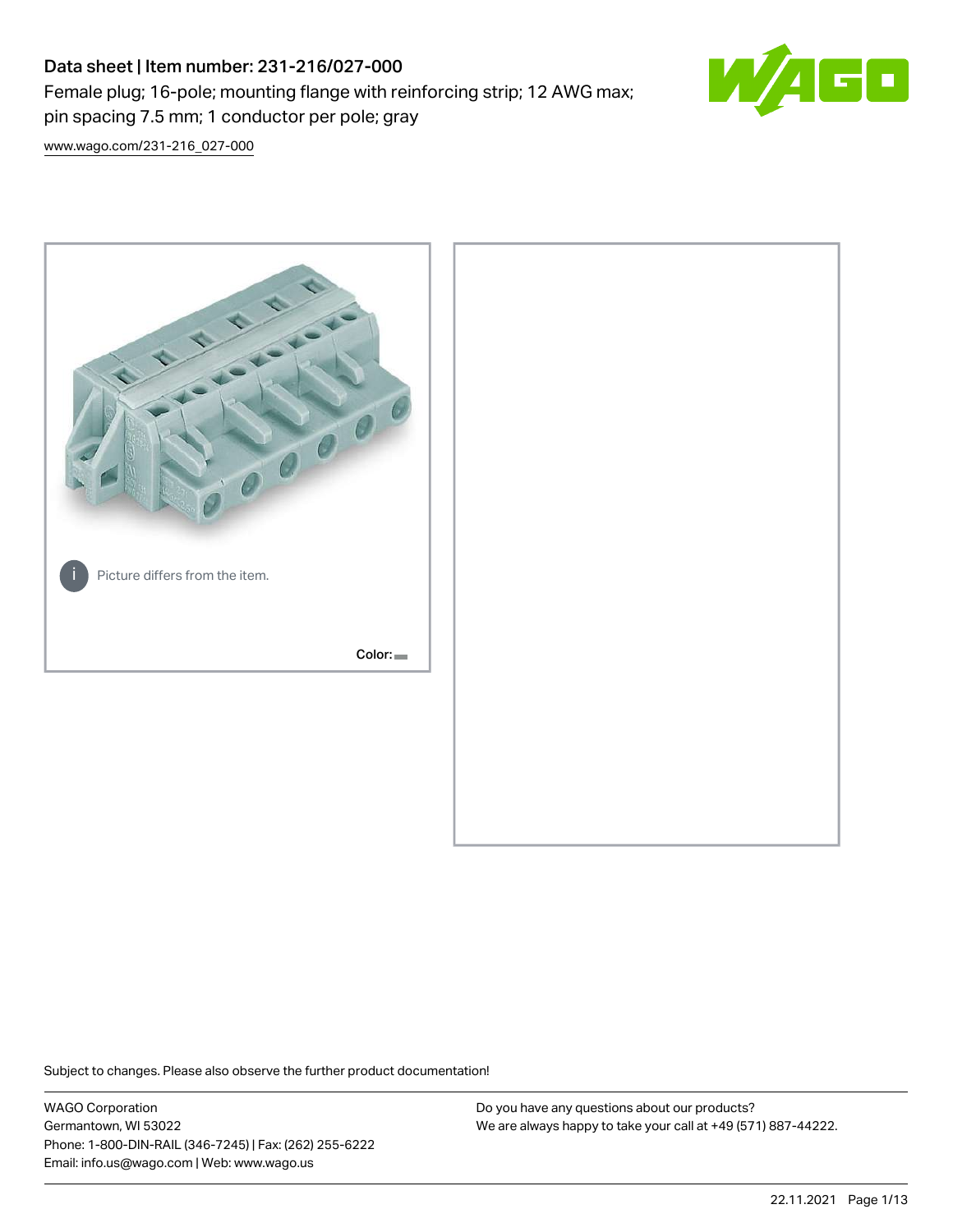



 $L =$  (pole no.  $-1$ ) x pin spacing + 5 mm

 $L_1 = L + 3$  mm

 $L_2 = L + 8.8$  mm

 $L_3 = L + 14.8$  mm

2- to 3-pole female connectors – one latch only

## Item description

■ Universal connection for all conductor types

Subject to changes. Please also observe the further product documentation!

WAGO Corporation Germantown, WI 53022 Phone: 1-800-DIN-RAIL (346-7245) | Fax: (262) 255-6222 Email: info.us@wago.com | Web: www.wago.us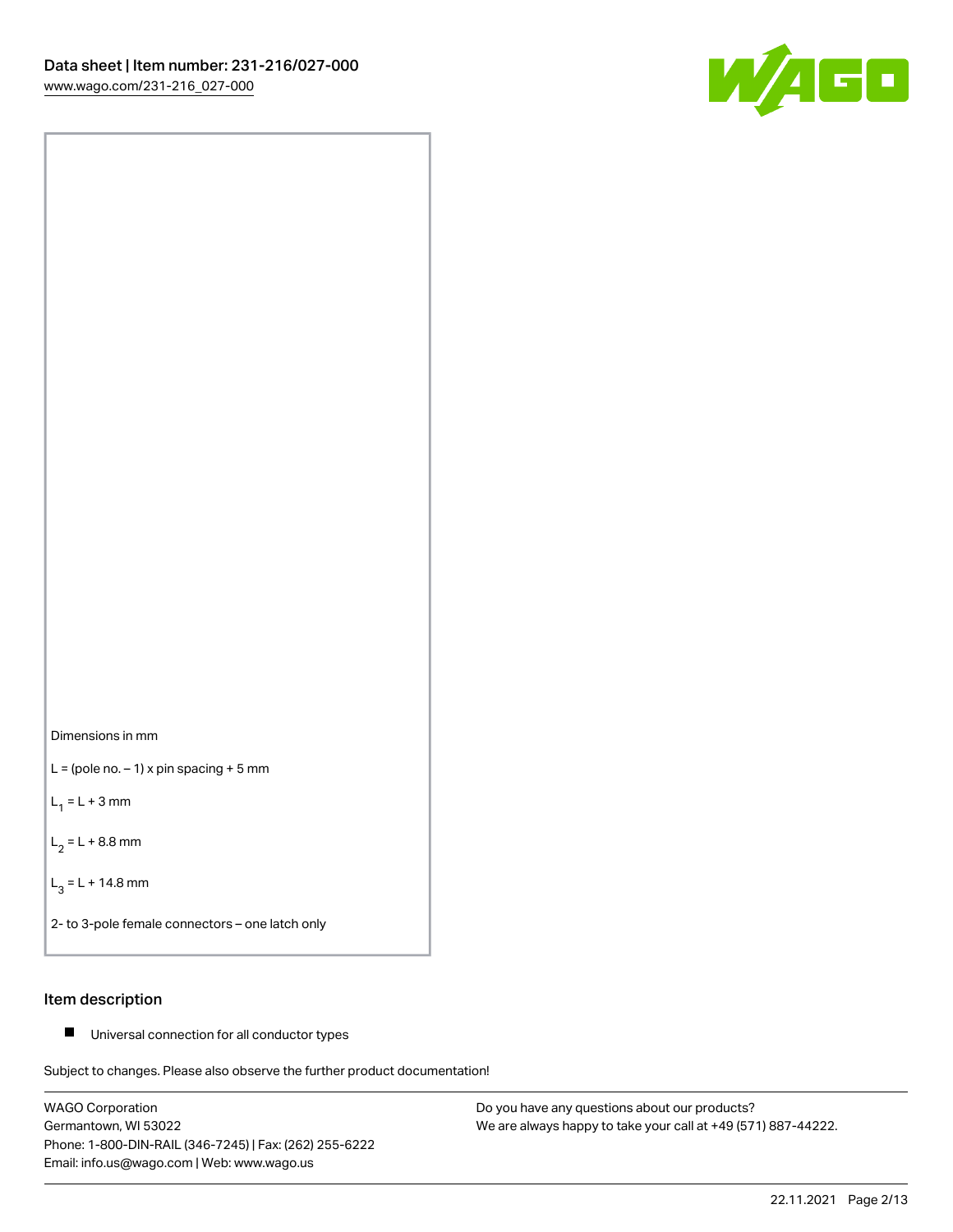

- $\blacksquare$ Easy cable pre-assembly and on-unit wiring via vertical and horizontal CAGE CLAMP<sup>®</sup> actuation
- $\blacksquare$ Integrated test ports
- $\blacksquare$ With coding fingers

# Data

| ×<br>×<br>w<br>٠<br>۹<br>۰, |  |
|-----------------------------|--|
|-----------------------------|--|

| Safety information 1 | The MCS-MULTI CONNECTION SYSTEM includes connectors<br>without breaking capacity in accordance with DIN EN 61984. When<br>used as intended, these connectors must not be connected<br>/disconnected when live or under load. The circuit design should<br>ensure header pins, which can be touched, are not live when<br>unmated. |
|----------------------|-----------------------------------------------------------------------------------------------------------------------------------------------------------------------------------------------------------------------------------------------------------------------------------------------------------------------------------|
| Variants:            | Gold-plated or partially gold-plated contact surfaces<br>Other versions (or variants) can be requested from WAGO Sales or<br>configured at https://configurator.wago.com/                                                                                                                                                         |

## Electrical data

#### IEC Approvals

| Ratings per                 | IEC/EN 60664-1                                                        |
|-----------------------------|-----------------------------------------------------------------------|
| Rated voltage (III / 3)     | 500 V                                                                 |
| Rated surge voltage (III/3) | 6 <sub>k</sub> V                                                      |
| Rated voltage (III/2)       | 630 V                                                                 |
| Rated surge voltage (III/2) | 6 <sub>k</sub> V                                                      |
| Nominal voltage (II/2)      | 1000V                                                                 |
| Rated surge voltage (II/2)  | 6 <sub>k</sub> V                                                      |
| Rated current               | 16 A                                                                  |
| Legend (ratings)            | $(III / 2)$ $\triangle$ Overvoltage category III / Pollution degree 2 |

## UL Approvals

| Approvals per                  | UL 1059 |
|--------------------------------|---------|
| Rated voltage UL (Use Group B) | 300 V   |
| Rated current UL (Use Group B) | 15 A    |
| Rated voltage UL (Use Group D) | 300 V   |
| Rated current UL (Use Group D) | 10 A    |

Subject to changes. Please also observe the further product documentation!

| <b>WAGO Corporation</b>                                | Do you have any questions about our products?                 |
|--------------------------------------------------------|---------------------------------------------------------------|
| Germantown, WI 53022                                   | We are always happy to take your call at +49 (571) 887-44222. |
| Phone: 1-800-DIN-RAIL (346-7245)   Fax: (262) 255-6222 |                                                               |
| Email: info.us@wago.com   Web: www.wago.us             |                                                               |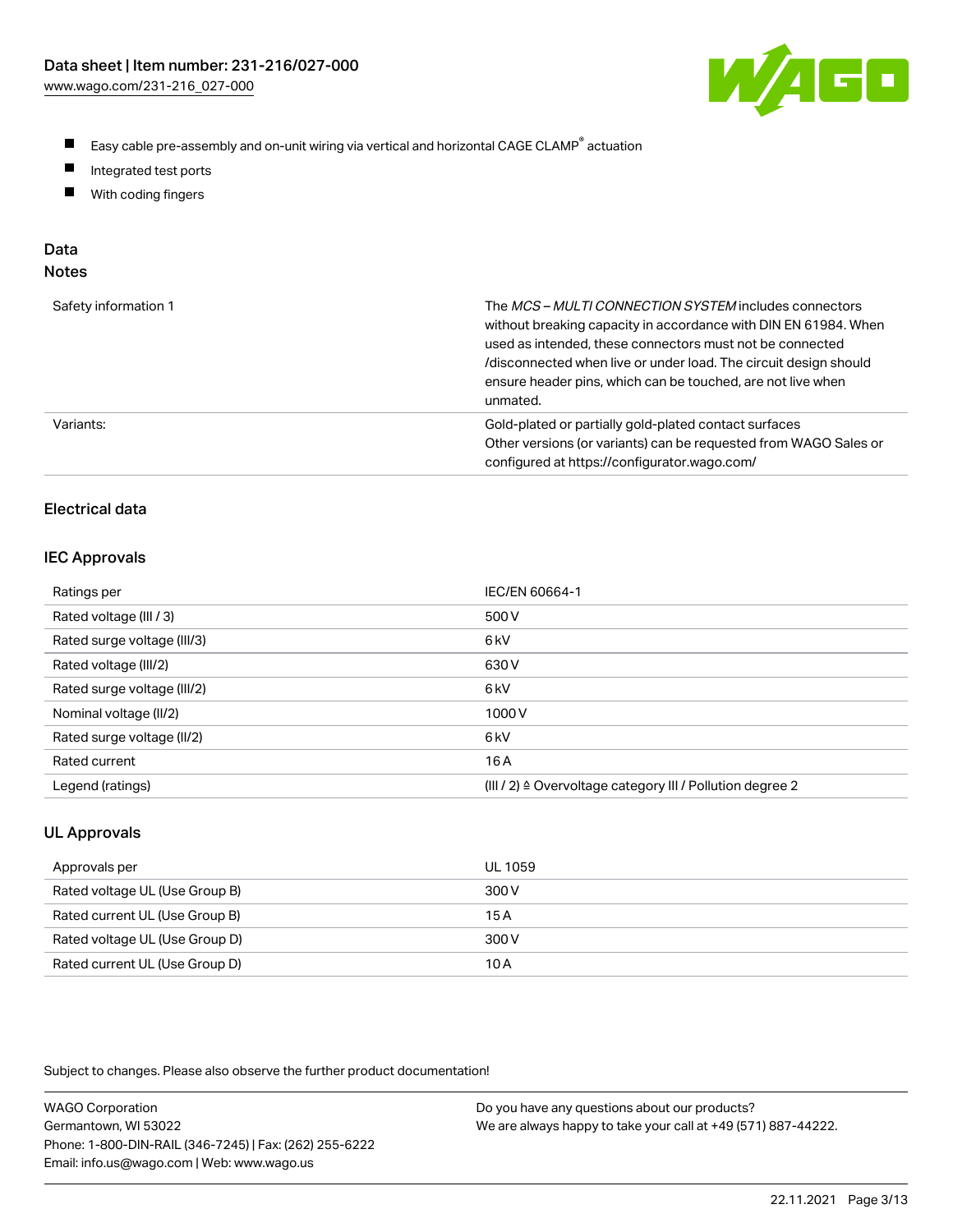

### Ratings per UL

| Rated voltage UL 1977 | 600 V |
|-----------------------|-------|
| Rated current UL 1977 | 1 L   |

#### CSA Approvals

| Approvals per                   | CSA   |
|---------------------------------|-------|
| Rated voltage CSA (Use Group B) | 300 V |
| Rated current CSA (Use Group B) | 15 A  |
| Rated voltage CSA (Use Group D) | 300 V |
| Rated current CSA (Use Group D) | 10 A  |

#### Connection data

| Total number of connection points | 16 |
|-----------------------------------|----|
| Total number of potentials        | 16 |
| Number of connection types        |    |
| Number of levels                  |    |

#### Connection 1

| Connection technology                             | CAGE CLAMP <sup>®</sup>                |
|---------------------------------------------------|----------------------------------------|
| Actuation type                                    | Operating tool                         |
| Solid conductor                                   | $0.082.5$ mm <sup>2</sup> / 28  12 AWG |
| Fine-stranded conductor                           | $0.082.5$ mm <sup>2</sup> / 28  12 AWG |
| Fine-stranded conductor; with insulated ferrule   | $0.251.5$ mm <sup>2</sup>              |
| Fine-stranded conductor; with uninsulated ferrule | $0.252.5$ mm <sup>2</sup>              |
| Strip length                                      | 89 mm / 0.31  0.35 inch                |
| Number of poles                                   | 16                                     |
| Conductor entry direction to mating direction     | 0°                                     |

## Physical data

| Pin spacing | 7.5 mm / 0.295 inch   |
|-------------|-----------------------|
| Width       | 132.3 mm / 5.209 inch |
| Height      | 14.3 mm / 0.563 inch  |
| Depth       | 26.45 mm / 1.041 inch |

Subject to changes. Please also observe the further product documentation!

WAGO Corporation Germantown, WI 53022 Phone: 1-800-DIN-RAIL (346-7245) | Fax: (262) 255-6222 Email: info.us@wago.com | Web: www.wago.us Do you have any questions about our products? We are always happy to take your call at +49 (571) 887-44222.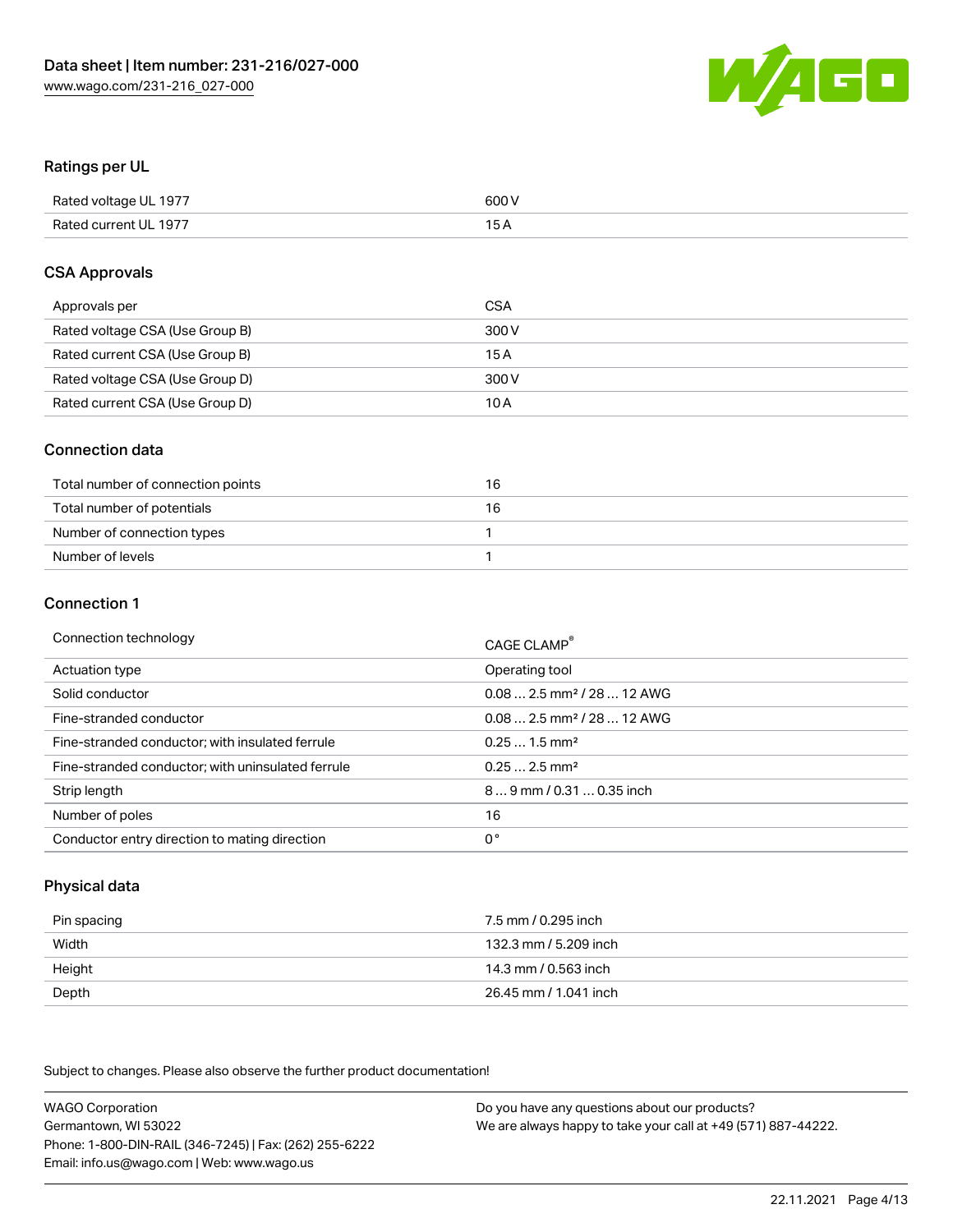

#### Mechanical data

| Mounting type           | Mounting flange       |
|-------------------------|-----------------------|
| Mounting type           | Feed-through mounting |
|                         | Panel mounting        |
| with reinforcing strips |                       |

## Plug-in connection

| Contact type (pluggable connector) | Female connector/socket |
|------------------------------------|-------------------------|
| Connector (connection type)        | for conductor           |
| Mismating protection               | No                      |
| Locking of plug-in connection      | Without                 |

#### Material data

| Color                       | gray                              |
|-----------------------------|-----------------------------------|
| Material group              |                                   |
| Insulation material         | Polyamide (PA66)                  |
| Flammability class per UL94 | V0                                |
| Clamping spring material    | Chrome nickel spring steel (CrNi) |
| Contact material            | Copper alloy                      |
| Contact plating             | tin-plated                        |
| Fire load                   | 0.59MJ                            |
| Weight                      | 34.3g                             |

## Environmental requirements

| Limit temperature range | $. +85 °C$<br>-60 |  |
|-------------------------|-------------------|--|
|-------------------------|-------------------|--|

## Commercial data

| Product Group         | 3 (Multi Conn. System) |
|-----------------------|------------------------|
| PU (SPU)              | 10 Stück               |
| Packaging type        | box                    |
| Country of origin     | <b>DE</b>              |
| <b>GTIN</b>           | 4044918367592          |
| Customs tariff number | 8536694040             |

Subject to changes. Please also observe the further product documentation!

| <b>WAGO Corporation</b>                                | Do you have any questions about our products?                 |
|--------------------------------------------------------|---------------------------------------------------------------|
| Germantown, WI 53022                                   | We are always happy to take your call at +49 (571) 887-44222. |
| Phone: 1-800-DIN-RAIL (346-7245)   Fax: (262) 255-6222 |                                                               |
| Email: info.us@wago.com   Web: www.wago.us             |                                                               |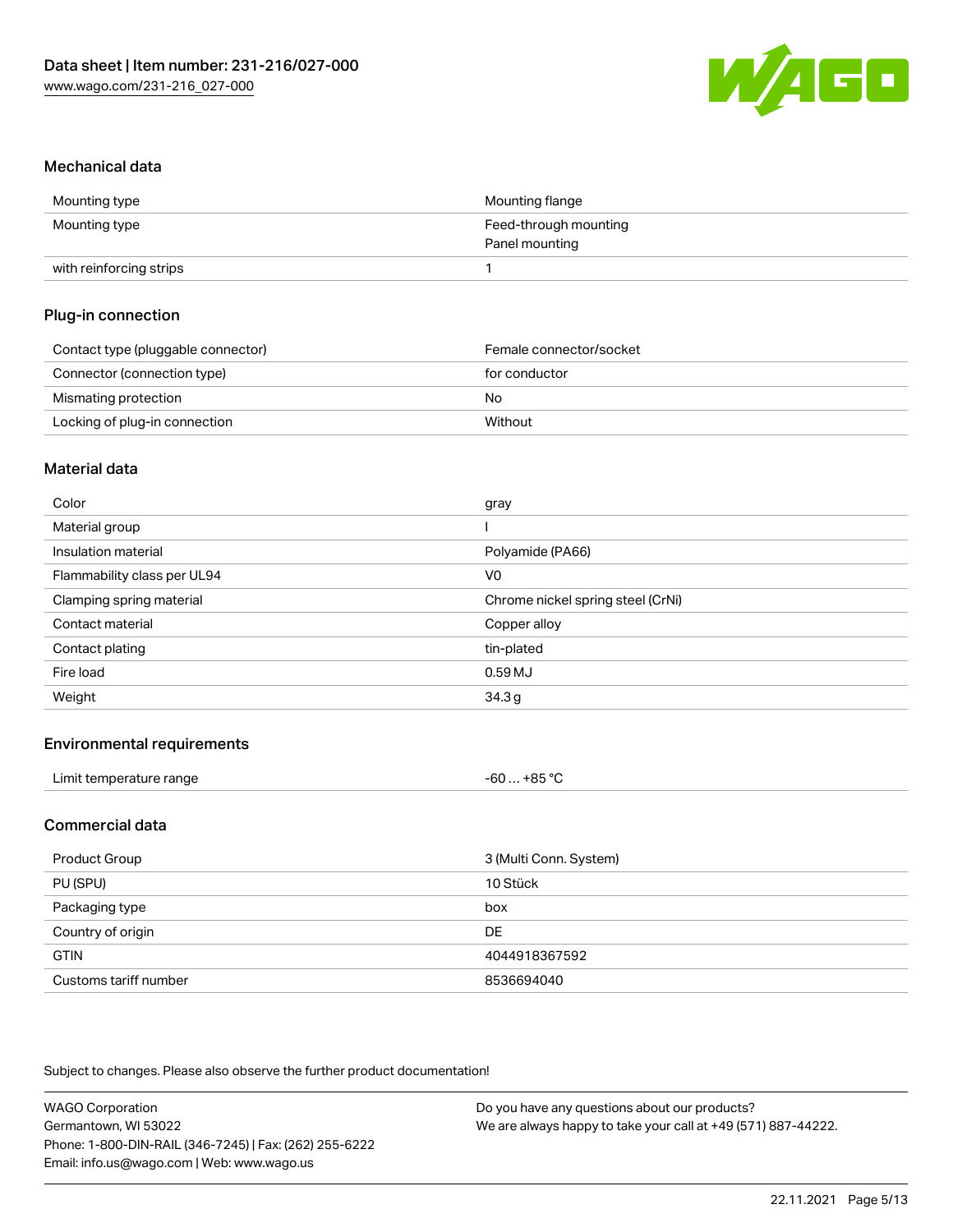

## Approvals / Certificates

#### Country specific Approvals

|                     |                                                     |                                 | Certificate |
|---------------------|-----------------------------------------------------|---------------------------------|-------------|
| Logo                | Approval                                            | <b>Additional Approval Text</b> | name        |
|                     | CВ                                                  | IEC 61984                       | NL-39756    |
|                     | <b>DEKRA Certification B.V.</b>                     |                                 |             |
|                     | <b>CSA</b><br>DEKRA Certification B.V.              | C <sub>22.2</sub>               | 1466354     |
| EMA<br><b>INEUR</b> | <b>KEMA/KEUR</b><br><b>DEKRA Certification B.V.</b> | EN 61984                        | 2190761.01  |

#### Ship Approvals

|                          |                             |                                 | Certificate |
|--------------------------|-----------------------------|---------------------------------|-------------|
| Logo                     | Approval                    | <b>Additional Approval Text</b> | name        |
| ABS                      | <b>ABS</b>                  | $\overline{\phantom{0}}$        | $19-$       |
|                          | American Bureau of Shipping |                                 | HG1869876-  |
|                          |                             |                                 | <b>PDA</b>  |
|                          |                             |                                 |             |
|                          | BV                          | IEC 60998                       | 11915/D0    |
| Ŵ                        | Bureau Veritas S.A.         |                                 | BV          |
| <b>BUREAU</b><br>VERITAS |                             |                                 |             |

#### UL-Approvals

| Logo                  | Approval                                    | <b>Additional Approval Text</b> | Certificate<br>name |
|-----------------------|---------------------------------------------|---------------------------------|---------------------|
| $\boldsymbol{\theta}$ | <b>UR</b><br>Underwriters Laboratories Inc. | <b>UL 1059</b>                  | E45172              |
| Э                     | <b>UR</b><br>Underwriters Laboratories Inc. | <b>UL 1977</b>                  | E45171              |

Subject to changes. Please also observe the further product documentation!

| <b>WAGO Corporation</b>                                | Do you have any questions about our products?                 |
|--------------------------------------------------------|---------------------------------------------------------------|
| Germantown, WI 53022                                   | We are always happy to take your call at +49 (571) 887-44222. |
| Phone: 1-800-DIN-RAIL (346-7245)   Fax: (262) 255-6222 |                                                               |
| Email: info.us@wago.com   Web: www.wago.us             |                                                               |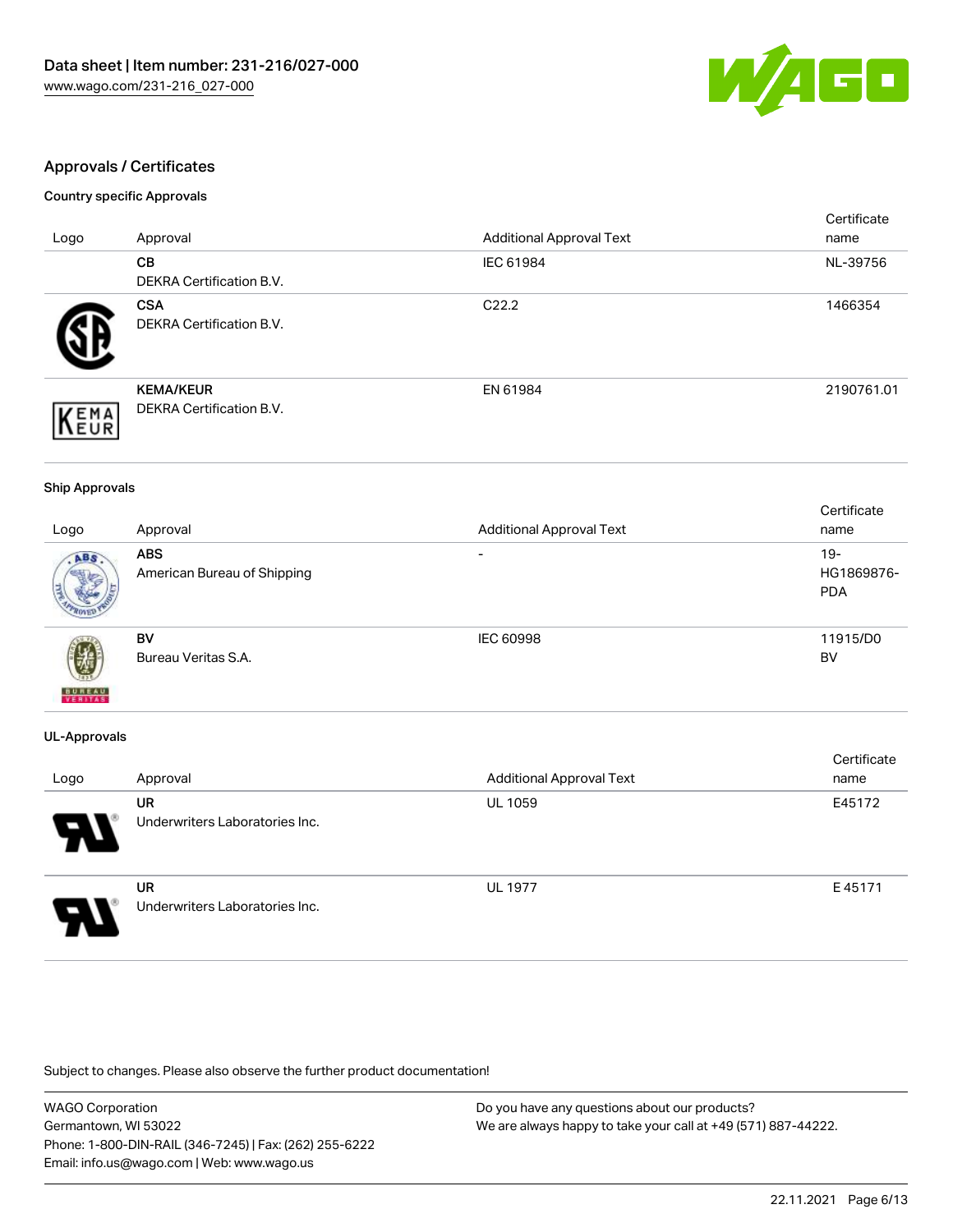

## **Counterpart**



#### Item no.731-616

| gray                                                                                                               |                      |  |
|--------------------------------------------------------------------------------------------------------------------|----------------------|--|
| 1-conductor male connector; CAGE CLAMP®; 2.5 mm <sup>2</sup> ; Pin spacing 7.5 mm; 16-pole; 2,50 mm <sup>2</sup> ; | www.wago.com/731-616 |  |
|                                                                                                                    |                      |  |



| Item no.231-846/001-000                                                             | www.wago.com/231-846/001- |
|-------------------------------------------------------------------------------------|---------------------------|
| THT male header; 1.0 x 1.0 mm solder pin; angled; Pin spacing 7.5 mm; 16-pole; gray | 000                       |



## Item no.231-246/001-000

Male header; 16-pole; THT; 1.0 x 1.0 mm solder pin; straight; pin spacing 7.5 mm; gray

[www.wago.com/231-246/001-](https://www.wago.com/231-246/001-000) [000](https://www.wago.com/231-246/001-000)

## Optional accessories

#### Testing accessories

| Testing accessories |                                                                                                                              |                      |
|---------------------|------------------------------------------------------------------------------------------------------------------------------|----------------------|
|                     | Item no.: 210-136<br>Test plug; 2 mm Ø; with 500 mm cable                                                                    | www.wago.com/210-136 |
|                     | Item no.: 231-662<br>Test plugs for female connectors; for 7.5 mm and 7.62 mm pin spacing; 2,50 mm <sup>2</sup> ; light gray | www.wago.com/231-662 |
| <b>Tools</b>        |                                                                                                                              |                      |
| Operating tool      |                                                                                                                              |                      |
|                     | Item no.: 210-657<br>Operating tool; Blade: 3.5 x 0.5 mm; with a partially insulated shaft; short; multicoloured             | www.wago.com/210-657 |
|                     | Item no.: 210-720<br>Operating tool; Blade: 3.5 x 0.5 mm; with a partially insulated shaft; multicoloured                    | www.wago.com/210-720 |
|                     | Item no.: 231-131<br>Operating tool; made of insulating material; 1-way; loose; white                                        | www.wago.com/231-131 |
|                     | Item no.: 231-291<br>Operating tool; made of insulating material; 1-way; loose; red                                          | www.wago.com/231-291 |
| Cover               |                                                                                                                              |                      |
| Cover               |                                                                                                                              |                      |
|                     | Item no.: 231-668<br>Lockout caps; for covering unused clamping units; gray                                                  | www.wago.com/231-668 |
| Marking accessories |                                                                                                                              |                      |

Subject to changes. Please also observe the further product documentation!

WAGO Corporation Germantown, WI 53022 Phone: 1-800-DIN-RAIL (346-7245) | Fax: (262) 255-6222 Email: info.us@wago.com | Web: www.wago.us Do you have any questions about our products? We are always happy to take your call at +49 (571) 887-44222.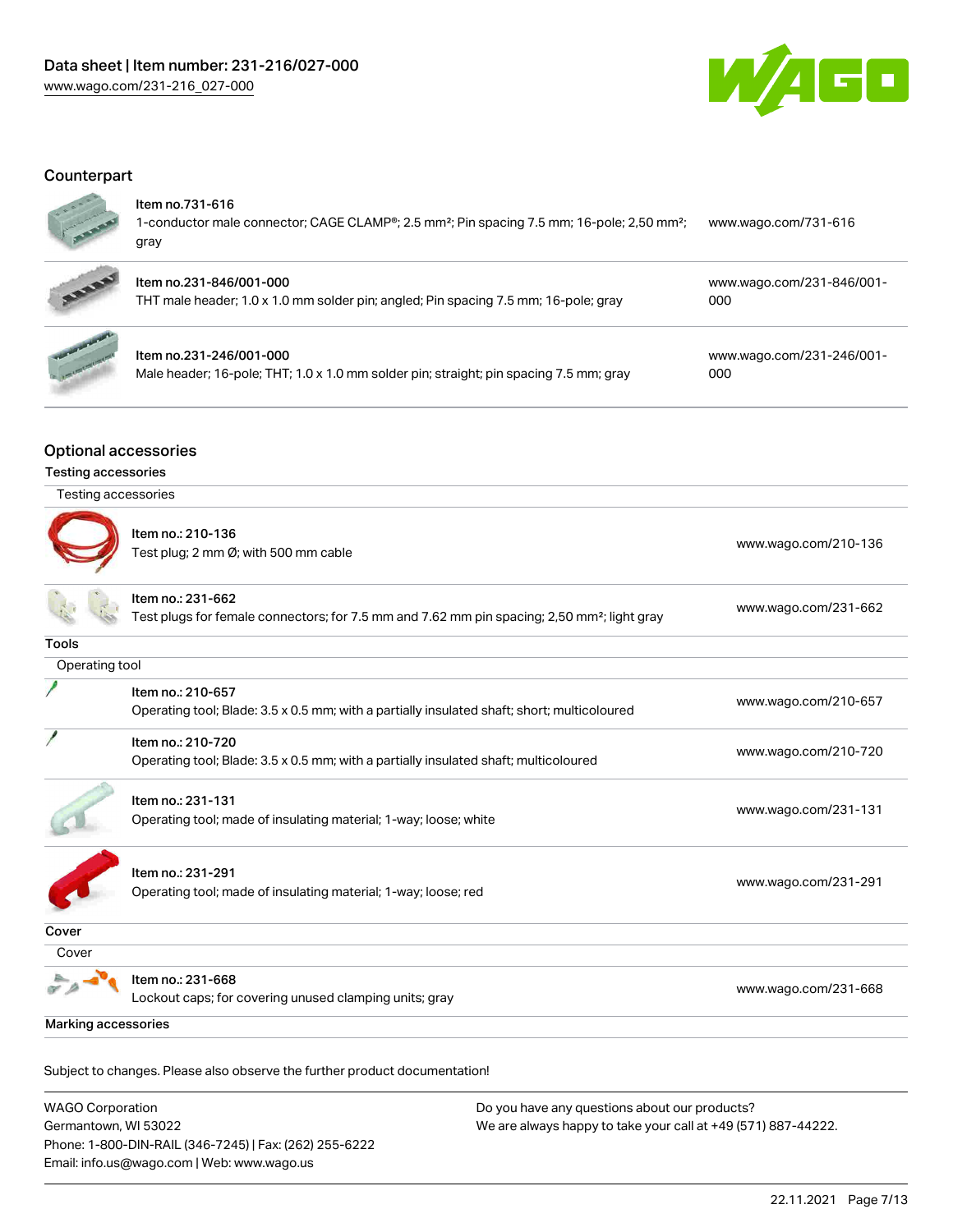Phone: 1-800-DIN-RAIL (346-7245) | Fax: (262) 255-6222

Email: info.us@wago.com | Web: www.wago.us

[www.wago.com/231-216\\_027-000](http://www.wago.com/231-216_027-000)



| Marking strip                                   |                                                                                                                                                                                                |                                                                                                                |                                  |
|-------------------------------------------------|------------------------------------------------------------------------------------------------------------------------------------------------------------------------------------------------|----------------------------------------------------------------------------------------------------------------|----------------------------------|
|                                                 | Item no.: 210-331/750-202<br>Marking strips; as a DIN A4 sheet; MARKED; 1-16 (100x); Height of marker strip: 2.3 mm/0.091 in; Strip<br>length 182 mm; Horizontal marking; Self-adhesive; white |                                                                                                                | www.wago.com/210-331<br>/750-202 |
|                                                 | Item no.: 210-332/750-020<br>Marking strips; as a DIN A4 sheet; MARKED; 1-20 (80x); Height of marker strip: 3 mm; Strip length 182<br>mm; Horizontal marking; Self-adhesive; white             |                                                                                                                | www.wago.com/210-332<br>/750-020 |
| <b>Ferrules</b>                                 |                                                                                                                                                                                                |                                                                                                                |                                  |
| Ferrule                                         |                                                                                                                                                                                                |                                                                                                                |                                  |
|                                                 | Item no.: 216-101<br>Ferrule; Sleeve for 0.5 mm <sup>2</sup> / AWG 22; uninsulated; electro-tin plated; silver-colored                                                                         |                                                                                                                | www.wago.com/216-101             |
|                                                 | Item no.: 216-104<br>Ferrule; Sleeve for 1.5 mm <sup>2</sup> / AWG 16; uninsulated; electro-tin plated; silver-colored                                                                         |                                                                                                                | www.wago.com/216-104             |
|                                                 | Item no.: 216-106<br>Ferrule; Sleeve for 2.5 mm <sup>2</sup> / AWG 14; uninsulated; electro-tin plated; silver-colored                                                                         |                                                                                                                | www.wago.com/216-106             |
|                                                 | Item no.: 216-102<br>Ferrule; Sleeve for 0.75 mm <sup>2</sup> / AWG 20; uninsulated; electro-tin plated; silver-colored                                                                        |                                                                                                                | www.wago.com/216-102             |
|                                                 | Item no.: 216-103<br>Ferrule; Sleeve for 1 mm <sup>2</sup> / AWG 18; uninsulated; electro-tin plated                                                                                           |                                                                                                                | www.wago.com/216-103             |
|                                                 | Item no.: 216-123<br>Ferrule; Sleeve for 1 mm <sup>2</sup> / AWG 18; uninsulated; electro-tin plated; silver-colored                                                                           |                                                                                                                | www.wago.com/216-123             |
|                                                 | Item no.: 216-122<br>Ferrule; Sleeve for 0.75 mm <sup>2</sup> / AWG 20; uninsulated; electro-tin plated; silver-colored                                                                        |                                                                                                                | www.wago.com/216-122             |
| B                                               | Item no.: 216-124<br>Ferrule; Sleeve for 1.5 mm <sup>2</sup> / AWG 16; uninsulated; electro-tin plated                                                                                         |                                                                                                                | www.wago.com/216-124             |
|                                                 | Item no.: 216-142<br>Ferrule; Sleeve for 0.75 mm <sup>2</sup> / 18 AWG; uninsulated; electro-tin plated; electrolytic copper; gastight<br>crimped; acc. to DIN 46228, Part 1/08.92             |                                                                                                                | www.wago.com/216-142             |
|                                                 | Item no.: 216-132<br>Ferrule; Sleeve for 0.34 mm <sup>2</sup> / AWG 24; uninsulated; electro-tin plated                                                                                        |                                                                                                                | www.wago.com/216-132             |
| i                                               | Item no.: 216-121<br>Ferrule; Sleeve for 0.5 mm <sup>2</sup> / AWG 22; uninsulated; electro-tin plated; silver-colored                                                                         |                                                                                                                | www.wago.com/216-121             |
|                                                 | Item no.: 216-143<br>Ferrule; Sleeve for 1 mm <sup>2</sup> / AWG 18; uninsulated; electro-tin plated; electrolytic copper; gastight<br>crimped; acc. to DIN 46228, Part 1/08.92                |                                                                                                                | www.wago.com/216-143             |
|                                                 | Item no.: 216-131<br>Ferrule; Sleeve for 0.25 mm <sup>2</sup> / AWG 24; uninsulated; electro-tin plated; silver-colored                                                                        |                                                                                                                | www.wago.com/216-131             |
|                                                 | Item no.: 216-141<br>Ferrule; Sleeve for 0.5 mm <sup>2</sup> / 20 AWG; uninsulated; electro-tin plated; electrolytic copper; gastight                                                          |                                                                                                                | www.wago.com/216-141             |
|                                                 | Subject to changes. Please also observe the further product documentation!                                                                                                                     |                                                                                                                |                                  |
| <b>WAGO Corporation</b><br>Germantown, WI 53022 |                                                                                                                                                                                                | Do you have any questions about our products?<br>We are always happy to take your call at +49 (571) 887-44222. |                                  |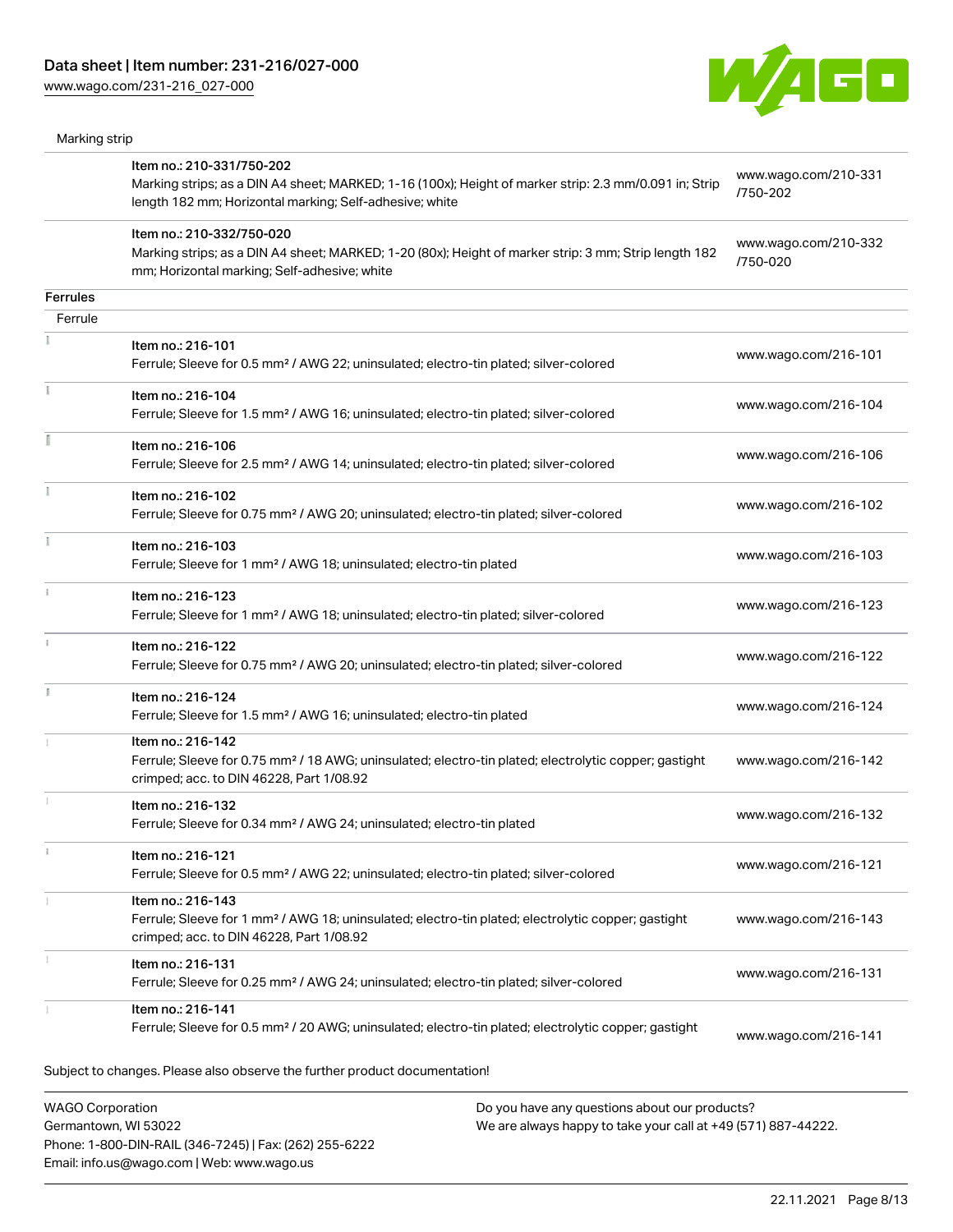## Data sheet | Item number: 231-216/027-000

Phone: 1-800-DIN-RAIL (346-7245) | Fax: (262) 255-6222

Email: info.us@wago.com | Web: www.wago.us

[www.wago.com/231-216\\_027-000](http://www.wago.com/231-216_027-000)



crimped; acc. to DIN 46228, Part 1/08.92

|                                                 | Item no.: 216-152                                                                                                                                                                                       |                                                                                                                |                      |  |
|-------------------------------------------------|---------------------------------------------------------------------------------------------------------------------------------------------------------------------------------------------------------|----------------------------------------------------------------------------------------------------------------|----------------------|--|
|                                                 | Ferrule; Sleeve for 0.34 mm <sup>2</sup> / AWG 24; uninsulated; electro-tin plated                                                                                                                      |                                                                                                                | www.wago.com/216-152 |  |
|                                                 | Item no.: 216-203<br>Ferrule; Sleeve for 1 mm <sup>2</sup> / AWG 18; insulated; electro-tin plated; red                                                                                                 |                                                                                                                | www.wago.com/216-203 |  |
|                                                 | Item no.: 216-202<br>Ferrule; Sleeve for 0.75 mm <sup>2</sup> / 18 AWG; insulated; electro-tin plated; gray                                                                                             |                                                                                                                | www.wago.com/216-202 |  |
|                                                 | Item no.: 216-151<br>Ferrule; Sleeve for 0.25 mm <sup>2</sup> / AWG 24; uninsulated; electro-tin plated                                                                                                 |                                                                                                                | www.wago.com/216-151 |  |
|                                                 | Item no.: 216-204<br>Ferrule; Sleeve for 1.5 mm <sup>2</sup> / AWG 16; insulated; electro-tin plated; black                                                                                             |                                                                                                                | www.wago.com/216-204 |  |
|                                                 | Item no.: 216-144<br>Ferrule; Sleeve for 1.5 mm <sup>2</sup> / AWG 16; uninsulated; electro-tin plated; electrolytic copper; gastight<br>crimped; acc. to DIN 46228, Part 1/08.92; silver-colored       |                                                                                                                | www.wago.com/216-144 |  |
|                                                 | Item no.: 216-201<br>Ferrule; Sleeve for 0.5 mm <sup>2</sup> / 20 AWG; insulated; electro-tin plated; white                                                                                             |                                                                                                                | www.wago.com/216-201 |  |
|                                                 | Item no.: 216-223<br>Ferrule; Sleeve for 1 mm <sup>2</sup> / AWG 18; insulated; electro-tin plated; red                                                                                                 |                                                                                                                | www.wago.com/216-223 |  |
|                                                 | Item no.: 216-241<br>Ferrule; Sleeve for 0.5 mm <sup>2</sup> / 20 AWG; insulated; electro-tin plated; electrolytic copper; gastight<br>crimped; acc. to DIN 46228, Part 4/09.90; white                  |                                                                                                                | www.wago.com/216-241 |  |
|                                                 | Item no.: 216-242<br>Ferrule; Sleeve for 0.75 mm <sup>2</sup> / 18 AWG; insulated; electro-tin plated; electrolytic copper; gastight<br>crimped; acc. to DIN 46228, Part 4/09.90; gray                  |                                                                                                                | www.wago.com/216-242 |  |
|                                                 | Item no.: 216-222<br>Ferrule; Sleeve for 0.75 mm <sup>2</sup> / 18 AWG; insulated; electro-tin plated; gray                                                                                             |                                                                                                                | www.wago.com/216-222 |  |
|                                                 | Item no.: 216-221<br>Ferrule; Sleeve for 0.5 mm <sup>2</sup> / 20 AWG; insulated; electro-tin plated; white                                                                                             |                                                                                                                | www.wago.com/216-221 |  |
|                                                 | Item no.: 216-224<br>Ferrule; Sleeve for 1.5 mm <sup>2</sup> / AWG 16; insulated; electro-tin plated; black                                                                                             |                                                                                                                | www.wago.com/216-224 |  |
|                                                 | Item no.: 216-243<br>Ferrule; Sleeve for 1 mm <sup>2</sup> / AWG 18; insulated; electro-tin plated; electrolytic copper; gastight crimped; www.wago.com/216-243<br>acc. to DIN 46228, Part 4/09.90; red |                                                                                                                |                      |  |
| 1                                               | Item no.: 216-244<br>Ferrule; Sleeve for 1.5 mm <sup>2</sup> / AWG 16; insulated; electro-tin plated; electrolytic copper; gastight<br>crimped; acc. to DIN 46228, Part 4/09.90; black                  |                                                                                                                | www.wago.com/216-244 |  |
|                                                 | Item no.: 216-263<br>Ferrule; Sleeve for 1 mm <sup>2</sup> / AWG 18; insulated; electro-tin plated; electrolytic copper; gastight crimped; www.wago.com/216-263<br>acc. to DIN 46228, Part 4/09.90; red |                                                                                                                |                      |  |
| 1                                               | Item no.: 216-264<br>Ferrule; Sleeve for 1.5 mm <sup>2</sup> / AWG 16; insulated; electro-tin plated; electrolytic copper; gastight                                                                     |                                                                                                                | www.wago.com/216-264 |  |
|                                                 | Subject to changes. Please also observe the further product documentation!                                                                                                                              |                                                                                                                |                      |  |
| <b>WAGO Corporation</b><br>Germantown, WI 53022 |                                                                                                                                                                                                         | Do you have any questions about our products?<br>We are always happy to take your call at +49 (571) 887-44222. |                      |  |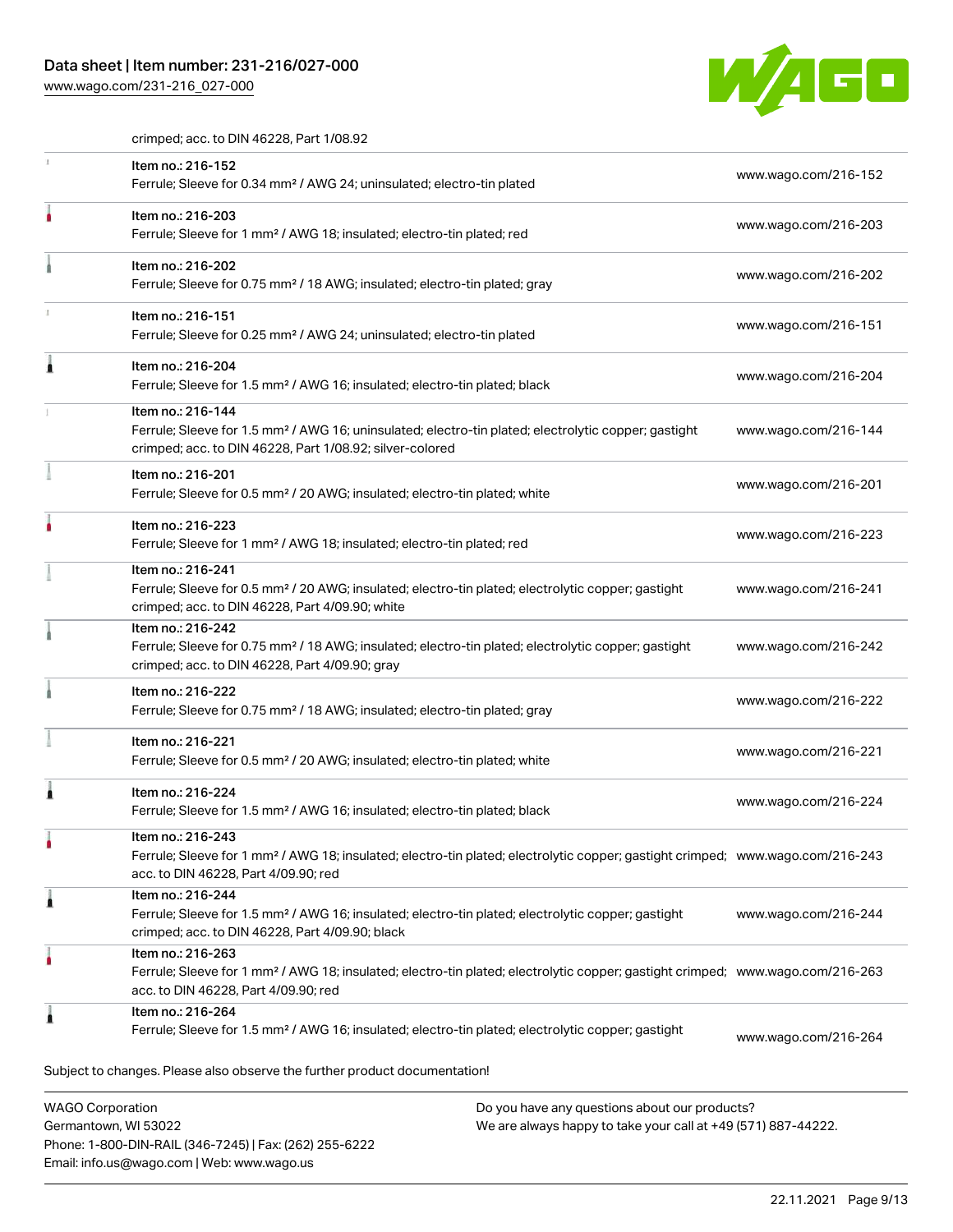[www.wago.com/231-216\\_027-000](http://www.wago.com/231-216_027-000)



crimped; acc. to DIN 46228, Part 4/09.90; black

| 1                                                       | Item no.: 216-284                                                                                                                                                                      |                                                                                                                           |                      |                      |
|---------------------------------------------------------|----------------------------------------------------------------------------------------------------------------------------------------------------------------------------------------|---------------------------------------------------------------------------------------------------------------------------|----------------------|----------------------|
|                                                         | Ferrule; Sleeve for 1.5 mm <sup>2</sup> / AWG 16; insulated; electro-tin plated; electrolytic copper; gastight<br>crimped; acc. to DIN 46228, Part 4/09.90; black                      |                                                                                                                           |                      | www.wago.com/216-284 |
| 1                                                       | Item no.: 216-262<br>Ferrule; Sleeve for 0.75 mm <sup>2</sup> / 18 AWG; insulated; electro-tin plated; electrolytic copper; gastight<br>crimped; acc. to DIN 46228, Part 4/09.90; gray |                                                                                                                           |                      | www.wago.com/216-262 |
|                                                         | Item no.: 216-301<br>Ferrule; Sleeve for 0.25 mm <sup>2</sup> / AWG 24; insulated; electro-tin plated; yellow                                                                          |                                                                                                                           |                      | www.wago.com/216-301 |
|                                                         | Item no.: 216-321<br>Ferrule; Sleeve for 0.25 mm <sup>2</sup> / AWG 24; insulated; electro-tin plated; yellow                                                                          |                                                                                                                           |                      | www.wago.com/216-321 |
|                                                         | Item no.: 216-322<br>Ferrule; Sleeve for 0.34 mm <sup>2</sup> / 22 AWG; insulated; electro-tin plated; green                                                                           |                                                                                                                           | www.wago.com/216-322 |                      |
| ۸                                                       | Item no.: 216-302                                                                                                                                                                      | www.wago.com/216-302<br>Ferrule; Sleeve for 0.34 mm <sup>2</sup> / 22 AWG; insulated; electro-tin plated; light turquoise |                      |                      |
| Insulations stops                                       |                                                                                                                                                                                        |                                                                                                                           |                      |                      |
| Insulation stop                                         |                                                                                                                                                                                        |                                                                                                                           |                      |                      |
|                                                         | Item no.: 231-673<br>Insulation stop; 0.08-0.2 mm <sup>2</sup> / 0.2 mm <sup>2</sup> "s"; white                                                                                        |                                                                                                                           |                      | www.wago.com/231-673 |
| Leee                                                    | Item no.: 231-674<br>Insulation stop; 0.25 - 0.5 mm <sup>2</sup> ; light gray                                                                                                          |                                                                                                                           |                      | www.wago.com/231-674 |
|                                                         | Item no.: 231-675<br>Insulation stop; 0.75 - 1 mm <sup>2</sup> ; dark gray                                                                                                             |                                                                                                                           | www.wago.com/231-675 |                      |
| <b>Downloads</b>                                        |                                                                                                                                                                                        |                                                                                                                           |                      |                      |
| Documentation                                           |                                                                                                                                                                                        |                                                                                                                           |                      |                      |
| <b>Additional Information</b><br>Technical explanations |                                                                                                                                                                                        | 2019 Apr 3                                                                                                                | pdf<br>2.0 MB        | Download             |
| <b>CAD files</b>                                        |                                                                                                                                                                                        |                                                                                                                           |                      |                      |
| CAD data                                                |                                                                                                                                                                                        |                                                                                                                           |                      |                      |
| 2D/3D Models 231-216/027-000                            |                                                                                                                                                                                        |                                                                                                                           | URL                  | Download             |

Subject to changes. Please also observe the further product documentation!

WAGO Corporation Germantown, WI 53022 Phone: 1-800-DIN-RAIL (346-7245) | Fax: (262) 255-6222 Email: info.us@wago.com | Web: www.wago.us Do you have any questions about our products? We are always happy to take your call at +49 (571) 887-44222.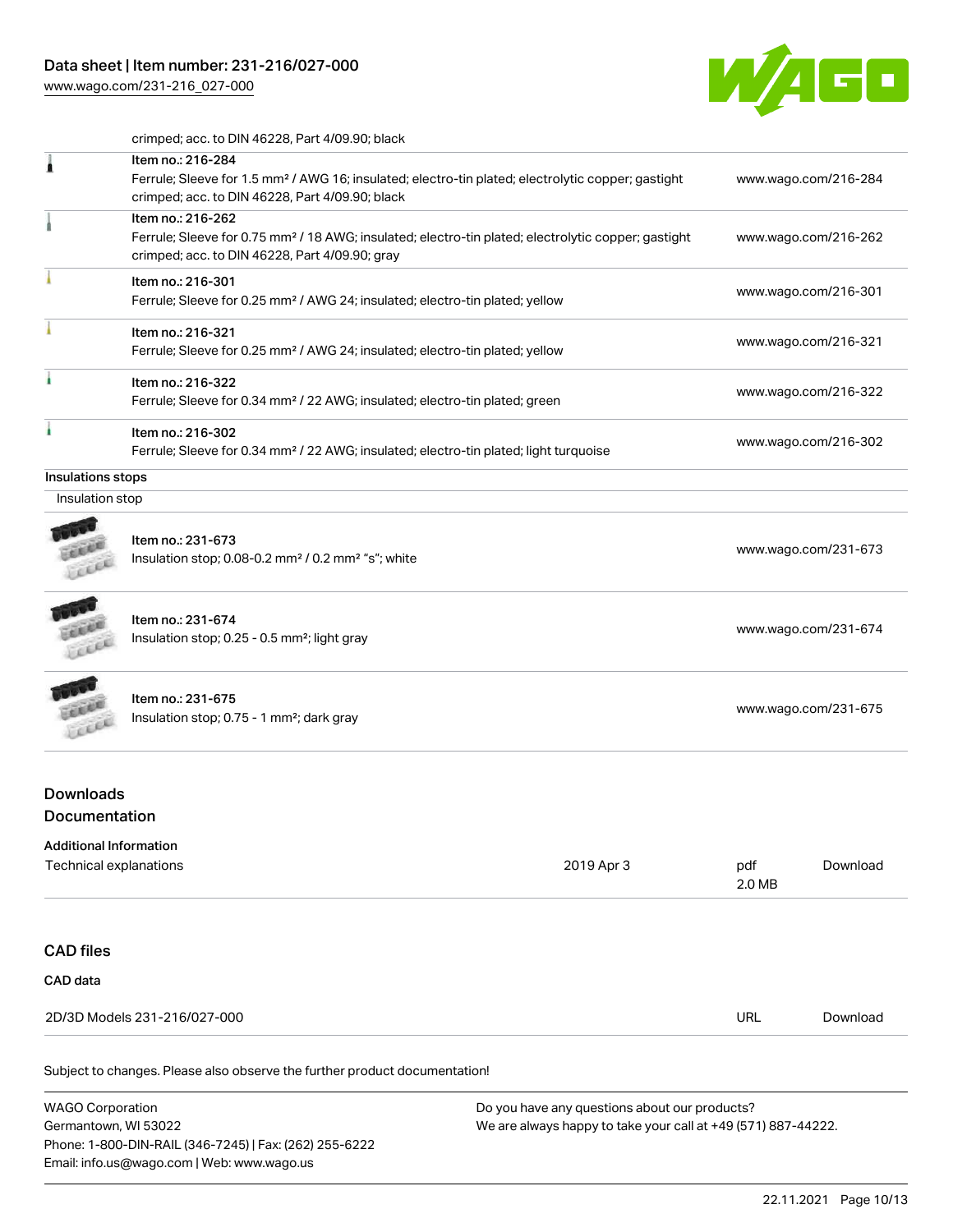

#### CAE data

| EPLAN Data Portal 231-216/027-000 | URL | Download |
|-----------------------------------|-----|----------|
| ZUKEN Portal 231-216/027-000      | URL | Download |
| EPLAN Data Portal 231-216/027-000 | URL | Download |

## Environmental Product Compliance

#### Compliance Search

| Environmental Product Compliance 231-216/027-000                                                      | URL | Download |
|-------------------------------------------------------------------------------------------------------|-----|----------|
| 1-conductor female connector; CAGE CLAMP <sup>®</sup> ; 2.5 mm <sup>2</sup> ; Pin spacing 7.5 mm; 16- |     |          |
| pole; clamping collar; 2,50 mm <sup>2</sup> ; gray                                                    |     |          |

#### Installation Notes



Inserting a conductor via 3.5 mm screwdriver – CAGE CLAMP® actuation parallel to conductor entry.



Inserting a conductor via 3.5 mm screwdriver – CAGE CLAMP® actuation perpendicular to conductor entry.



Inserting a conductor into CAGE CLAMP® unit via operating lever (231-291).

Subject to changes. Please also observe the further product documentation!

WAGO Corporation Germantown, WI 53022 Phone: 1-800-DIN-RAIL (346-7245) | Fax: (262) 255-6222 Email: info.us@wago.com | Web: www.wago.us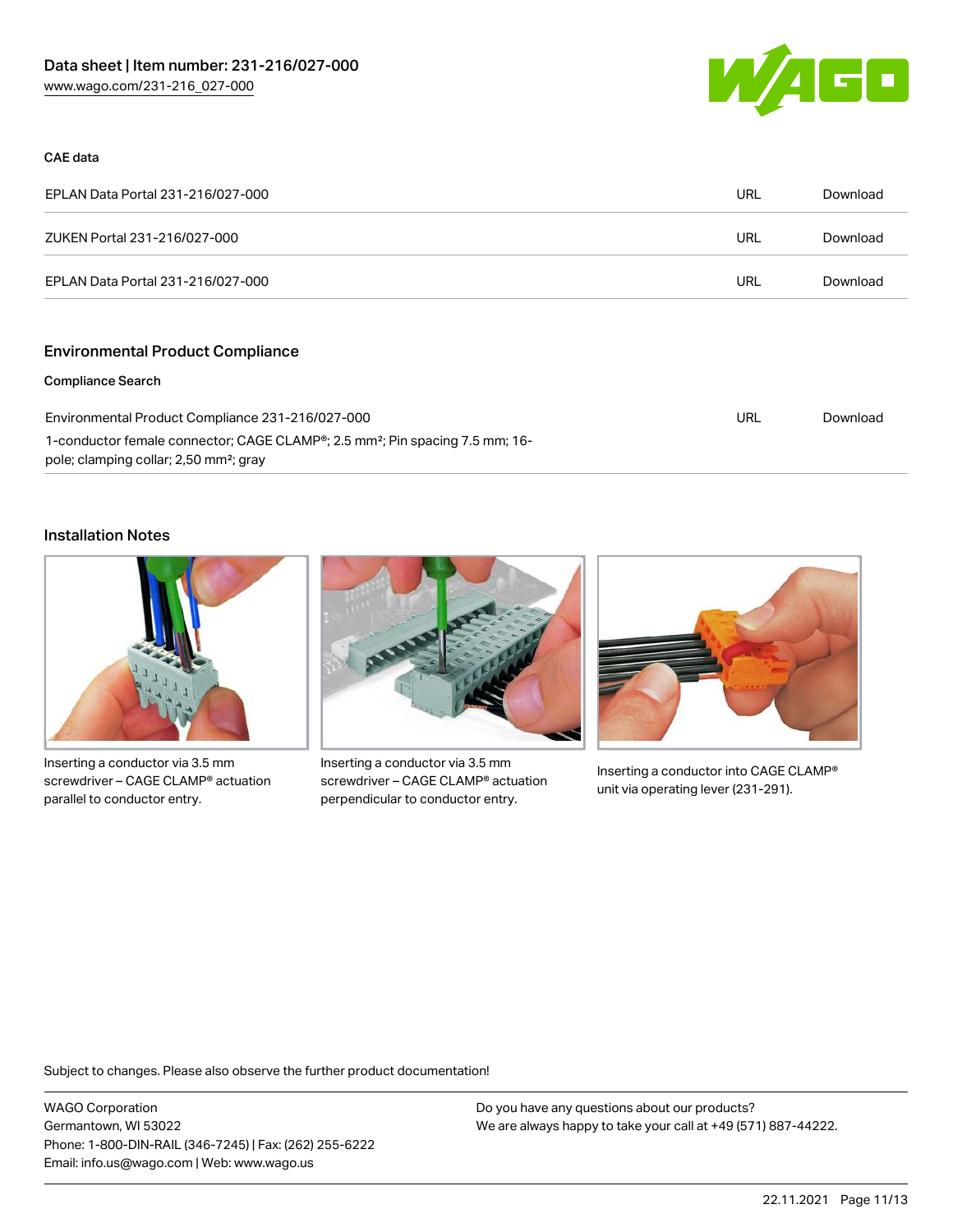



Inserting a conductor via operating tool.



Coding a female connector by removing coding finger(s).



Testing – female connector with CAGE CLAMP®

Integrated test ports for testing perpendicular to conductor entry via 2 or 2.3 mm Ø test plug

#### Installation

Subject to changes. Please also observe the further product documentation!

WAGO Corporation Germantown, WI 53022 Phone: 1-800-DIN-RAIL (346-7245) | Fax: (262) 255-6222 Email: info.us@wago.com | Web: www.wago.us